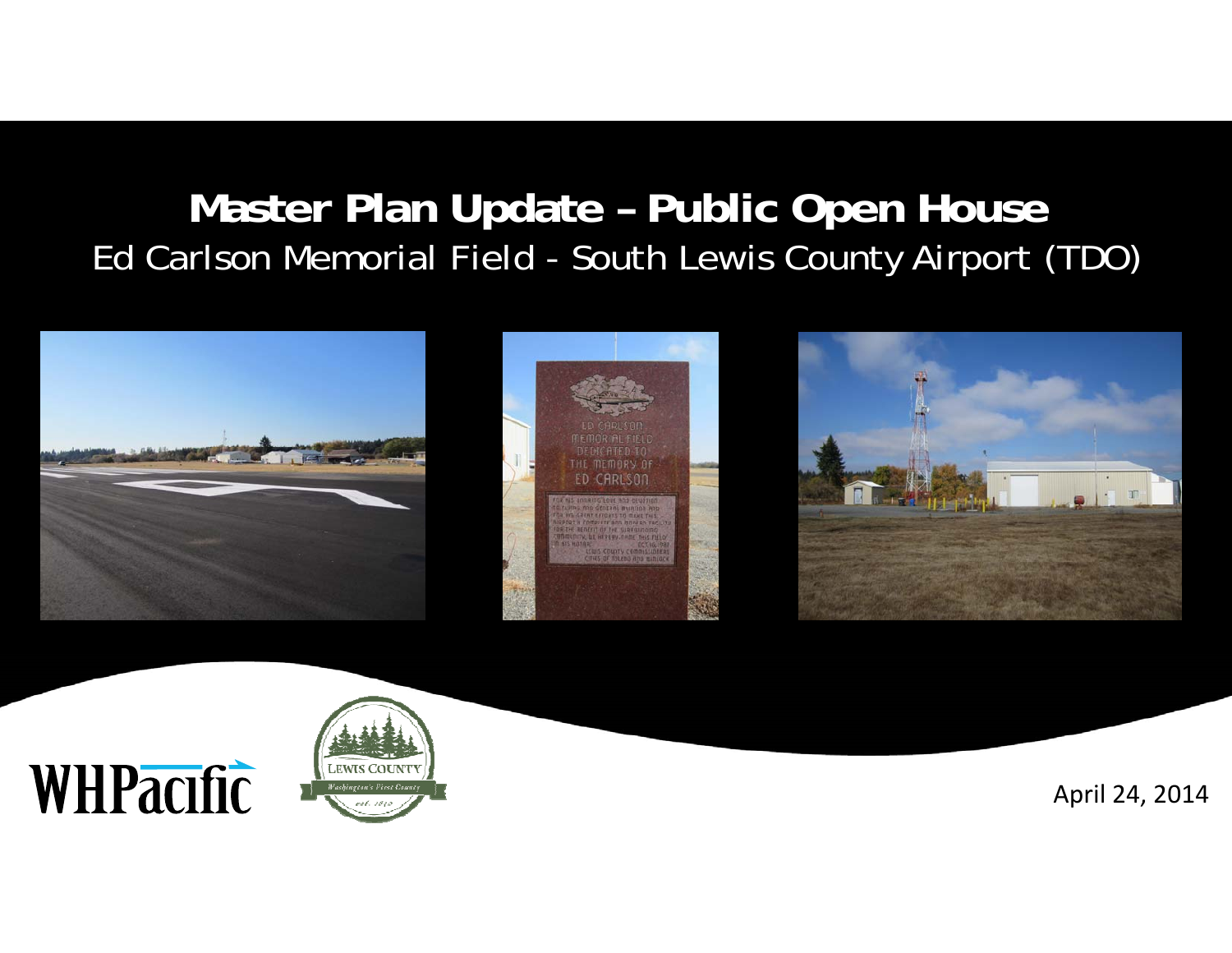## **Welcome and Introductions**

#### *Welcome*

#### *Introductions*

- Lewis County
- WHPacific
- Federal Aviation Administration (FAA)
- WA State Department of Transportation (WSDOT) Aviation
- Planning Advisory Committee (PAC) Airport Users, Community Representatives, Other Stakeholders

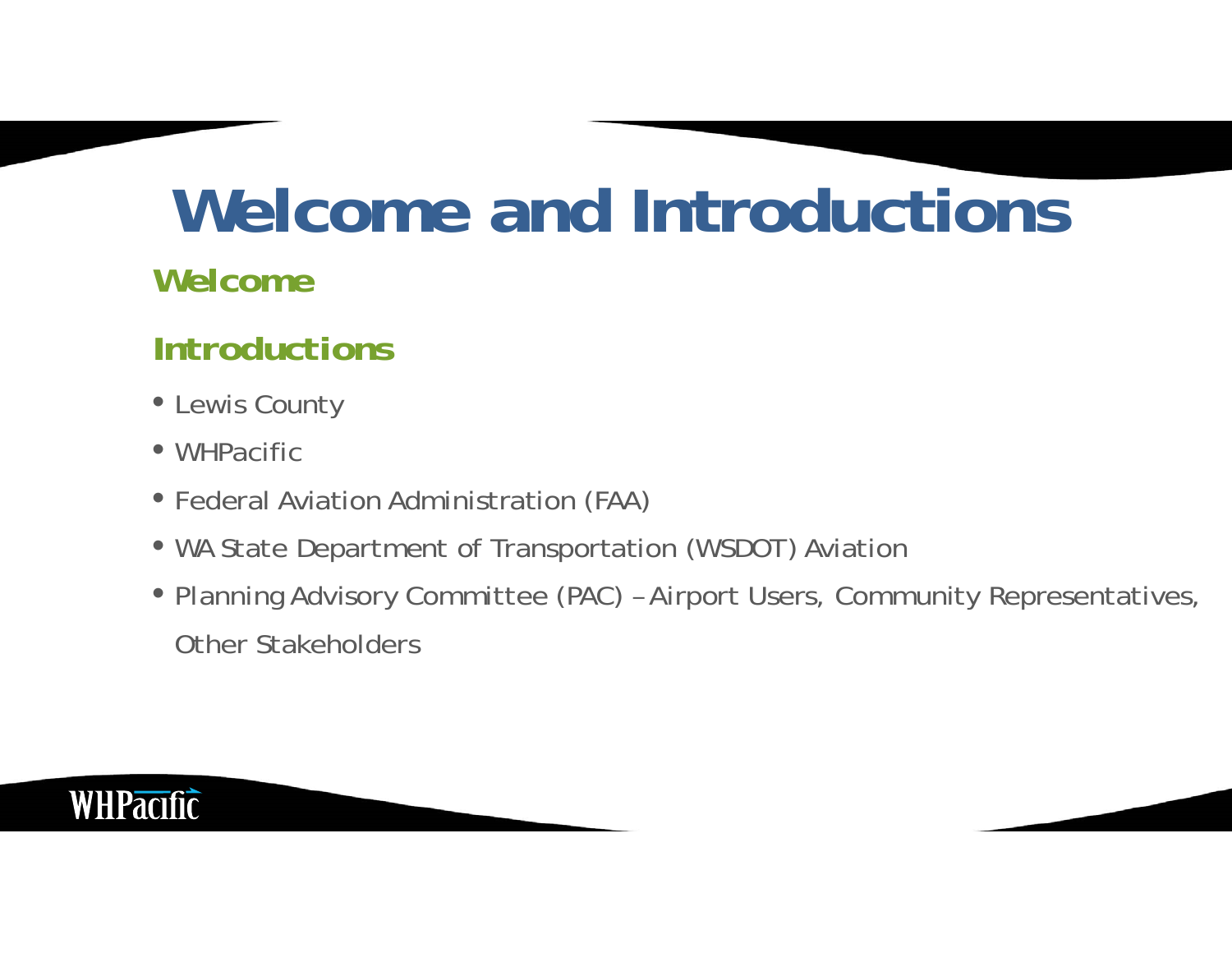# **Agenda**

- I.Welcome and Introductions
- II.Purpose of Public Open House
- III. Review Airport History
- IV. Purpose of Master Plan
- $V_{\cdot}$ Airport Issues, Plan Goals, and Public Involvement
- VI. Overview of Study Process and Past Elements Completed Inventory, Forecasts, and Facility Requirements (Chapters 1-3)
- VII.Current Study Element Development Alternatives (Chapter 4)
	- A. Site Analysis, Various Concepts for Development, Comparison
	- B. PAC's "Preferred Alternative" Recommendation to County

VIII.The Next Steps

IX. Q&A, Discussion, Public Comment

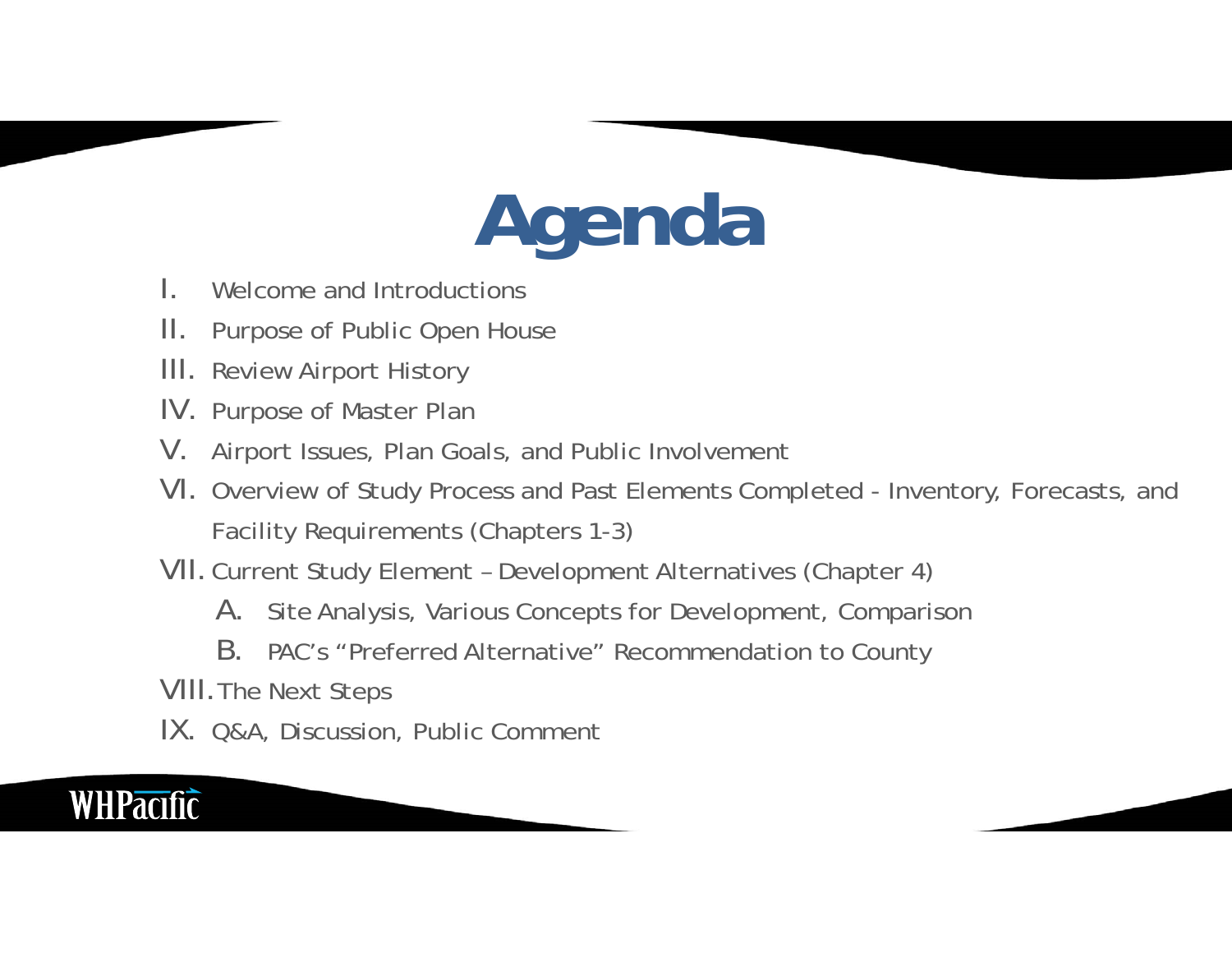## **Purpose of Public Open House**

To present and discuss the development alternatives and the PAC's selection of a "preferred alternative" to be recommended to Lewis County for approval.

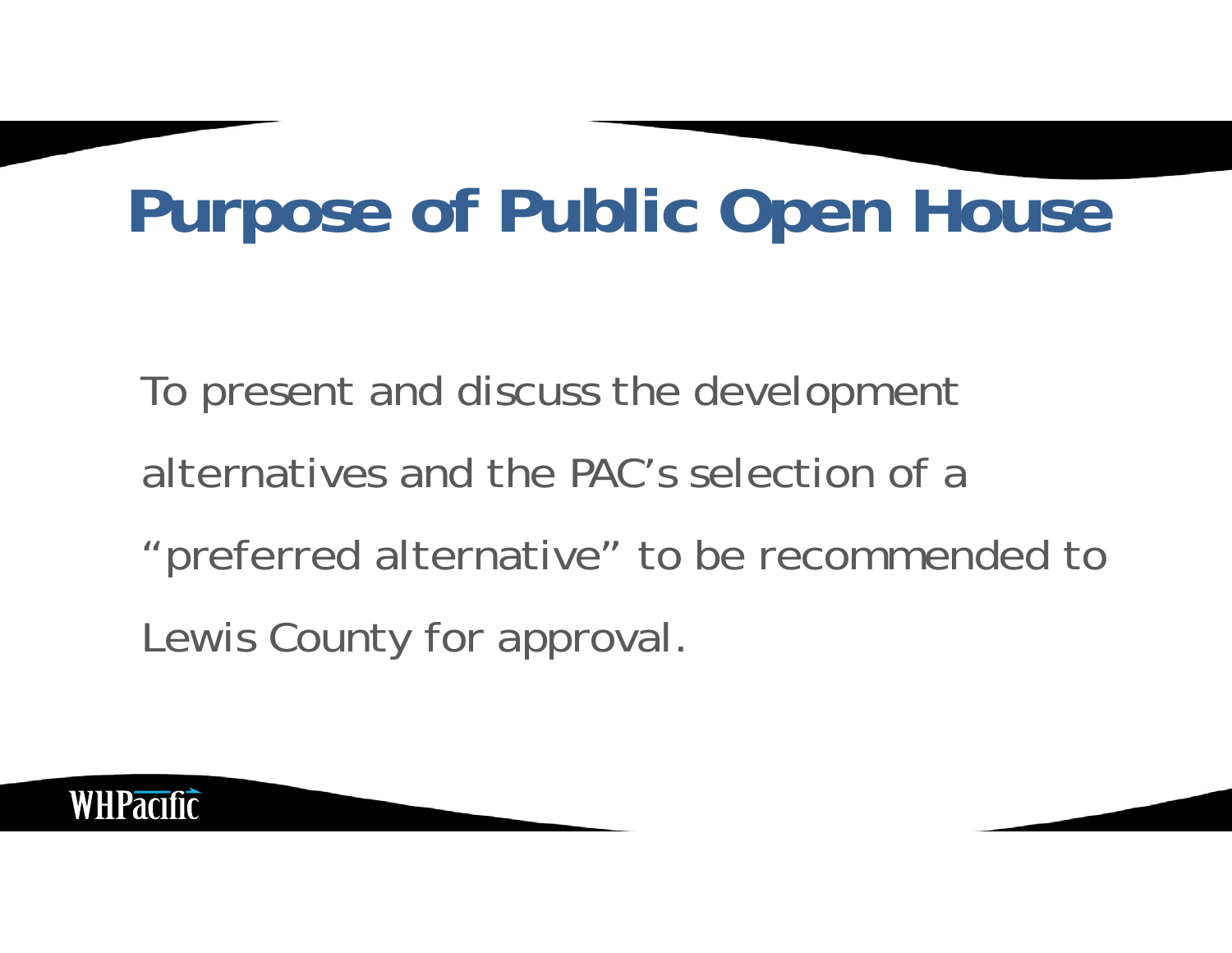## **Review Airport History**

- Early Development
- Federal/State Funding
- •Historical Airport Activity Operations, Aircraft, Airport Users
- •Programmed Improvements

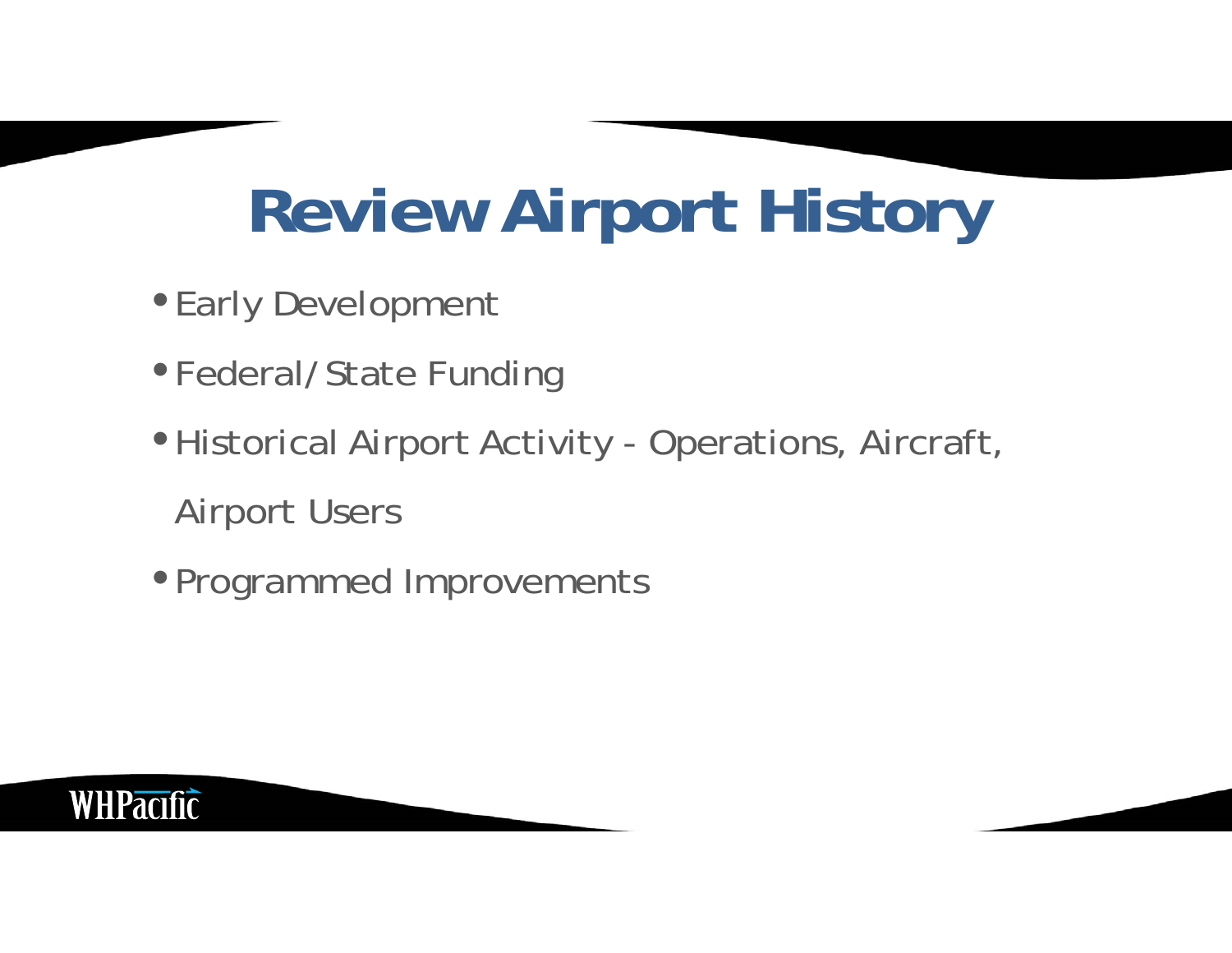## **Purpose of Master Plan**

- •Define Big Picture/Vision for 20+ Years
- •Update respond to changes since last planning effort

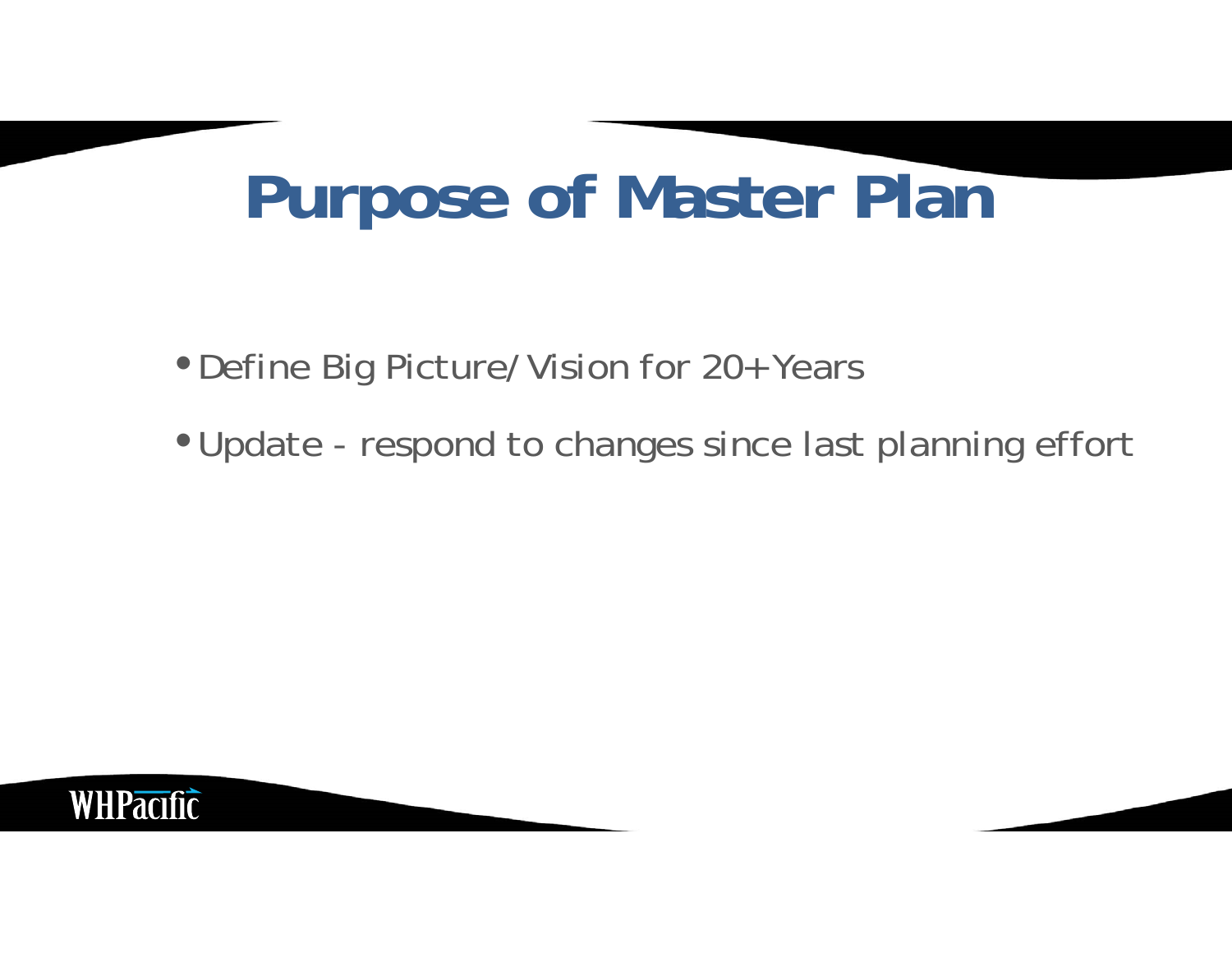## **Airport Issues**

- $\bullet$ Existing/potential airport users and their needs
- $\bullet$ Runway Length
- $\bullet$ Preserving Existing Infrastructure, Costs for Future Improvements
- $\bullet$ Roads in Runway Protection Zone (RPZ) on west end
- $\bullet$ South side development opportunities, existing wetlands
- $\bullet$ Existing land constraints and possible long-term acquisition
- $\bullet$ Security – fencing, wildlife intrusions

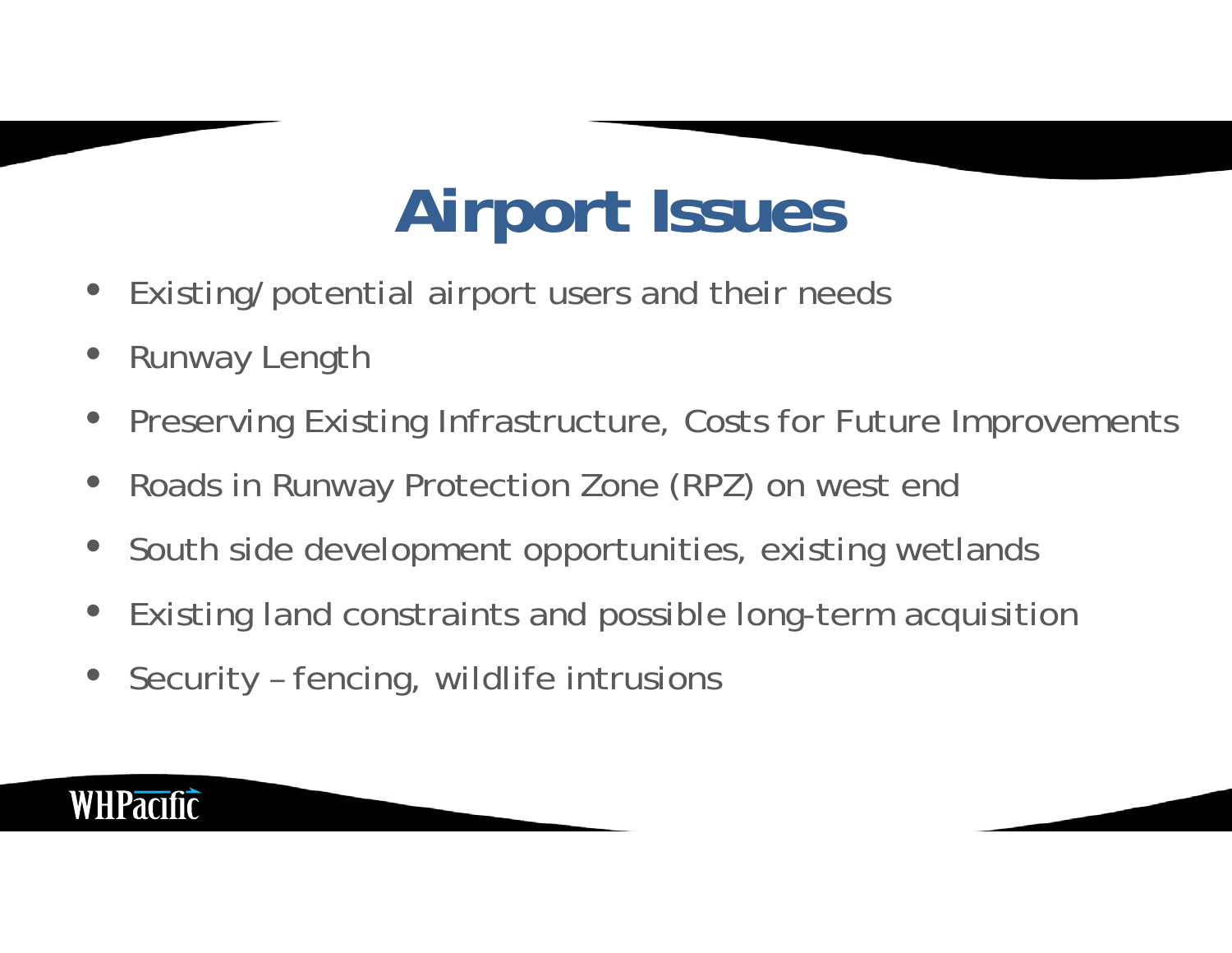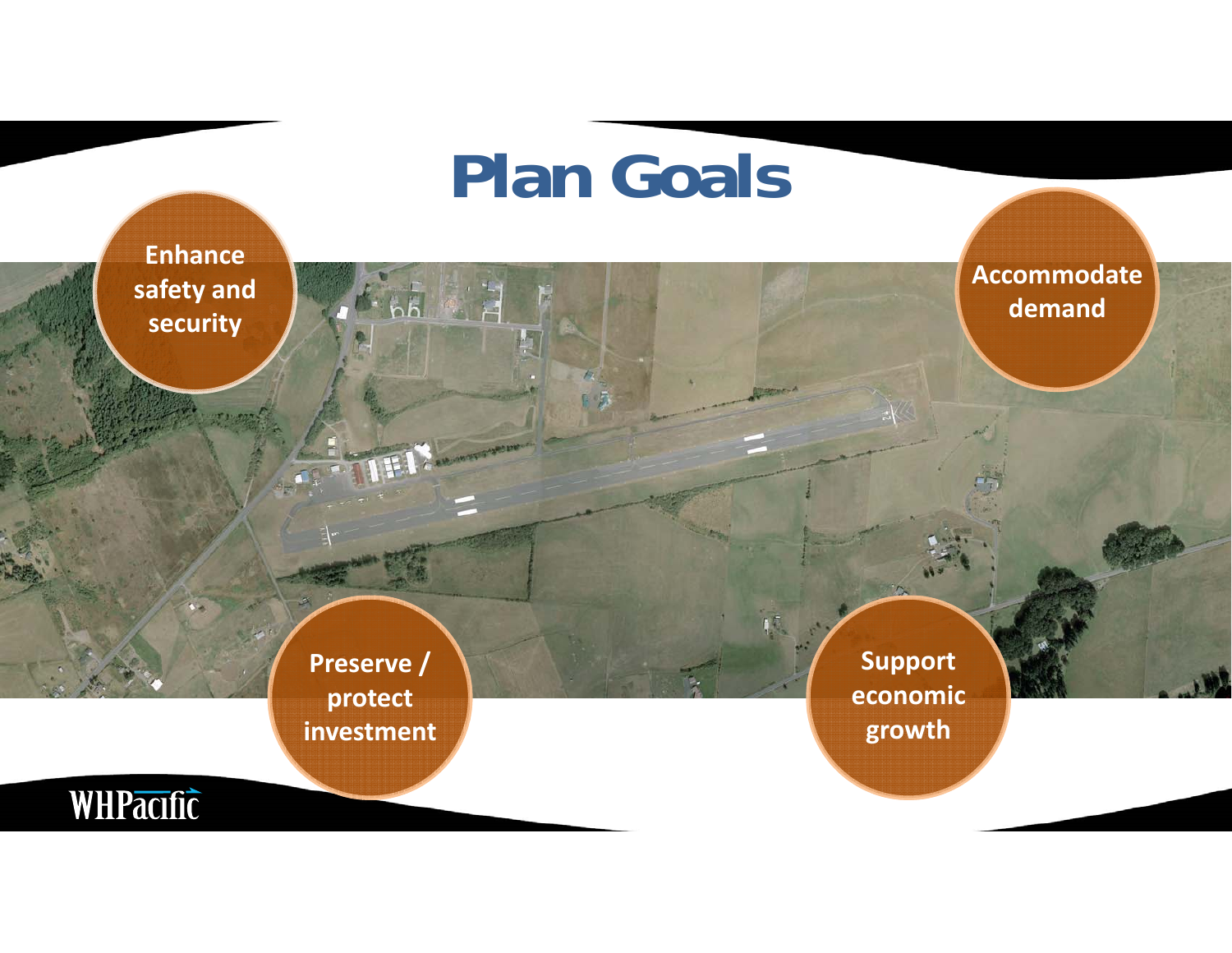## **Public Involvement**

### *Planning Advisory Committee (PAC) Meetings*

- $\bullet$ Draft materials for review/comment – before meetings
- •Four meetings (work sessions)
- •PAC member roles

**WHPacific** 

### *Public Information Workshop/Open House*

- •Draft materials on the website
- $\bullet$ One Open House during Development Alternatives element

### *Other Community Outreach*

•Newsletters, website, meeting advertisements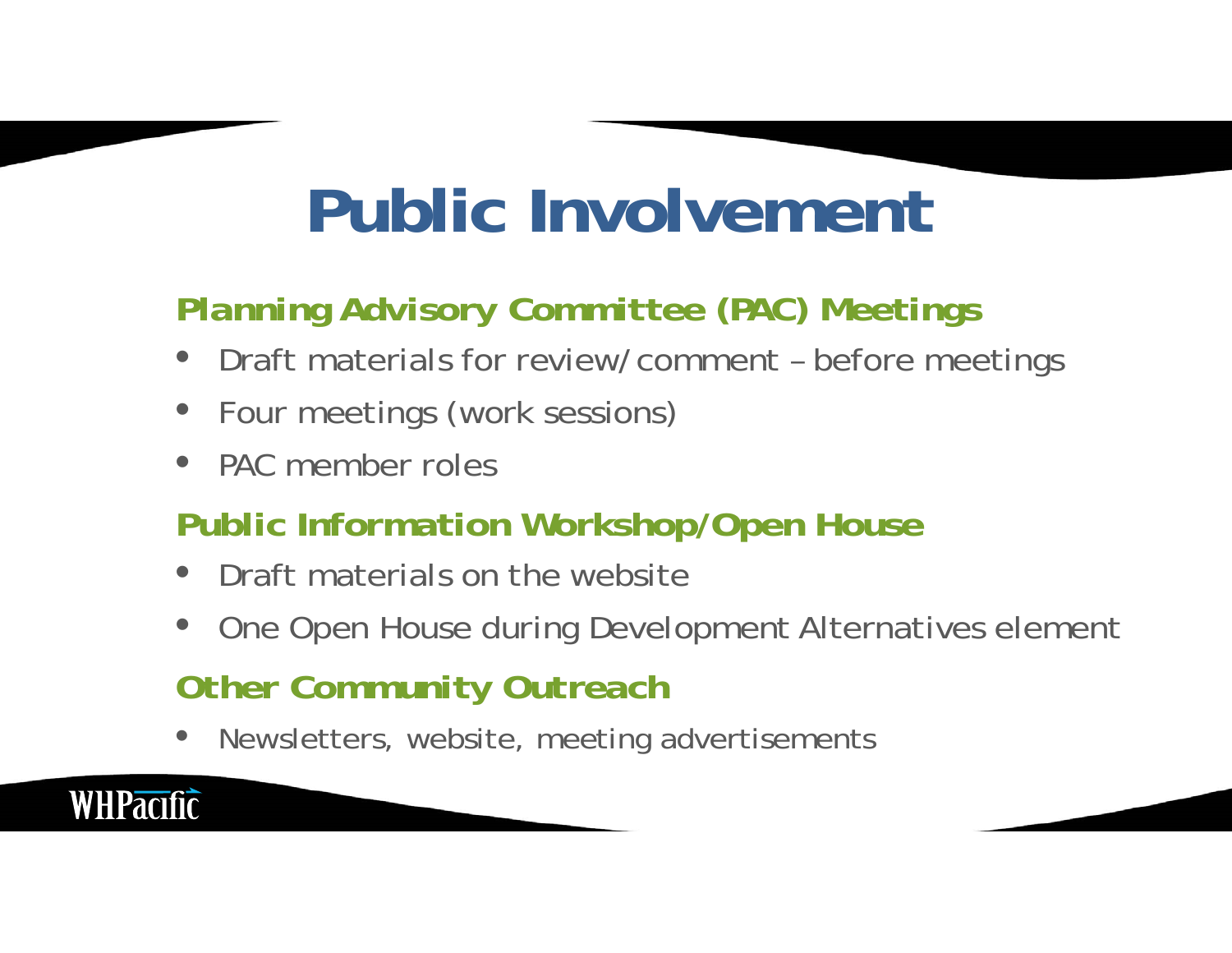### *PAC and Public Meeting Schedule*

| <b>Meeting #</b>             | <b>Topics/Focus</b>                                                                       | <b>Date</b>       |
|------------------------------|-------------------------------------------------------------------------------------------|-------------------|
| PAC <sub>1</sub>             | <b>Master Plan Update Process, Issues and Goals</b>                                       | March 27, 2013    |
| PAC <sub>2</sub>             | <b>Inventory, Aviation Forecasts, Facility Requirements</b>                               | September 5, 2013 |
| PAC <sub>3</sub><br>Public 1 | Airport Development Alternatives and Evaluation,<br><b>Identify Preferred Alternative</b> | April 24, 2014    |
| PAC <sub>4</sub>             | Airport Layout Plan Drawings, Capital Improvement<br>Plan, Draft Final Report             | Jul $2014*$       |

\*Tentative – dependent on County selection of Preferred Alternative; to be confirmed 30 days prior to meeting.

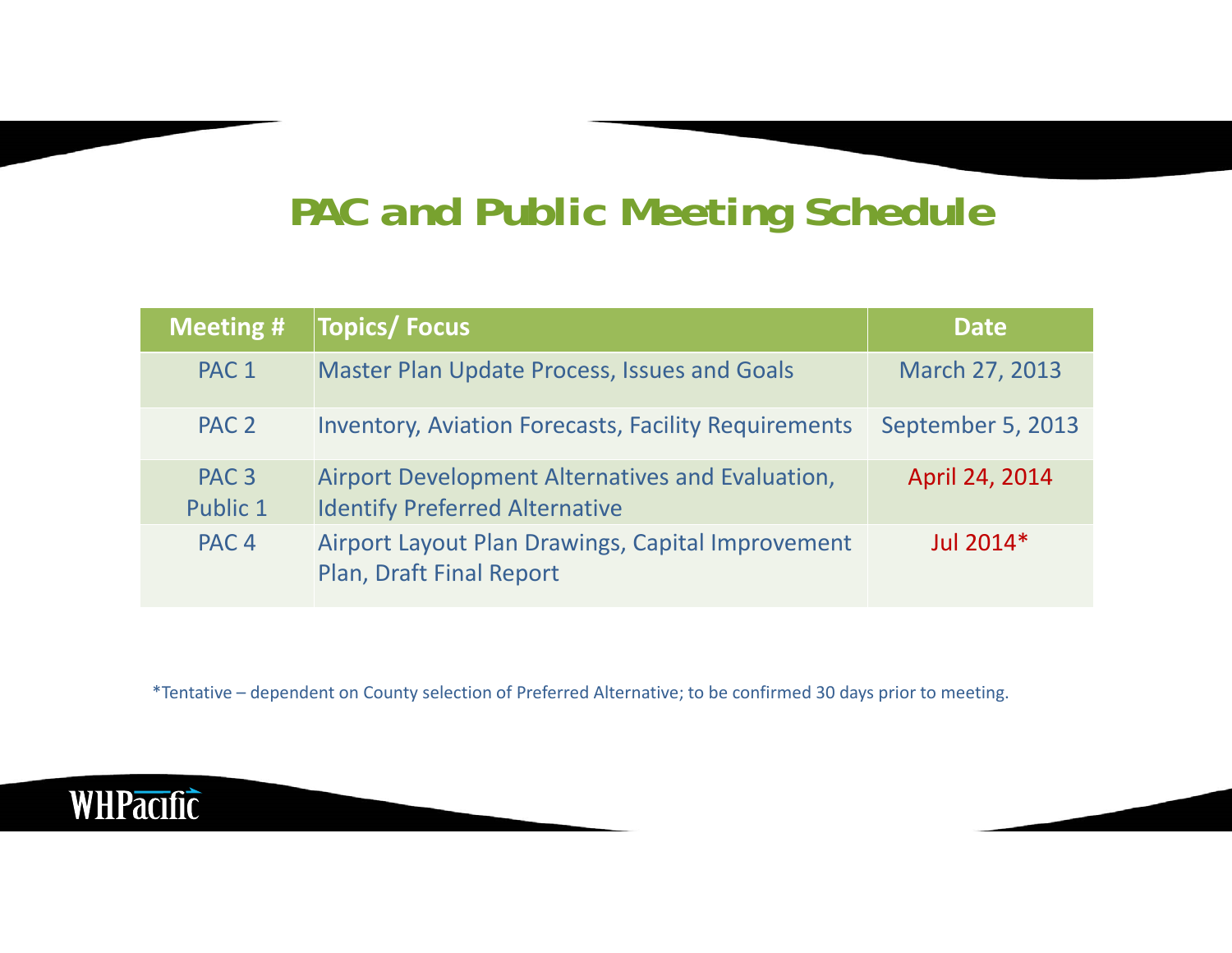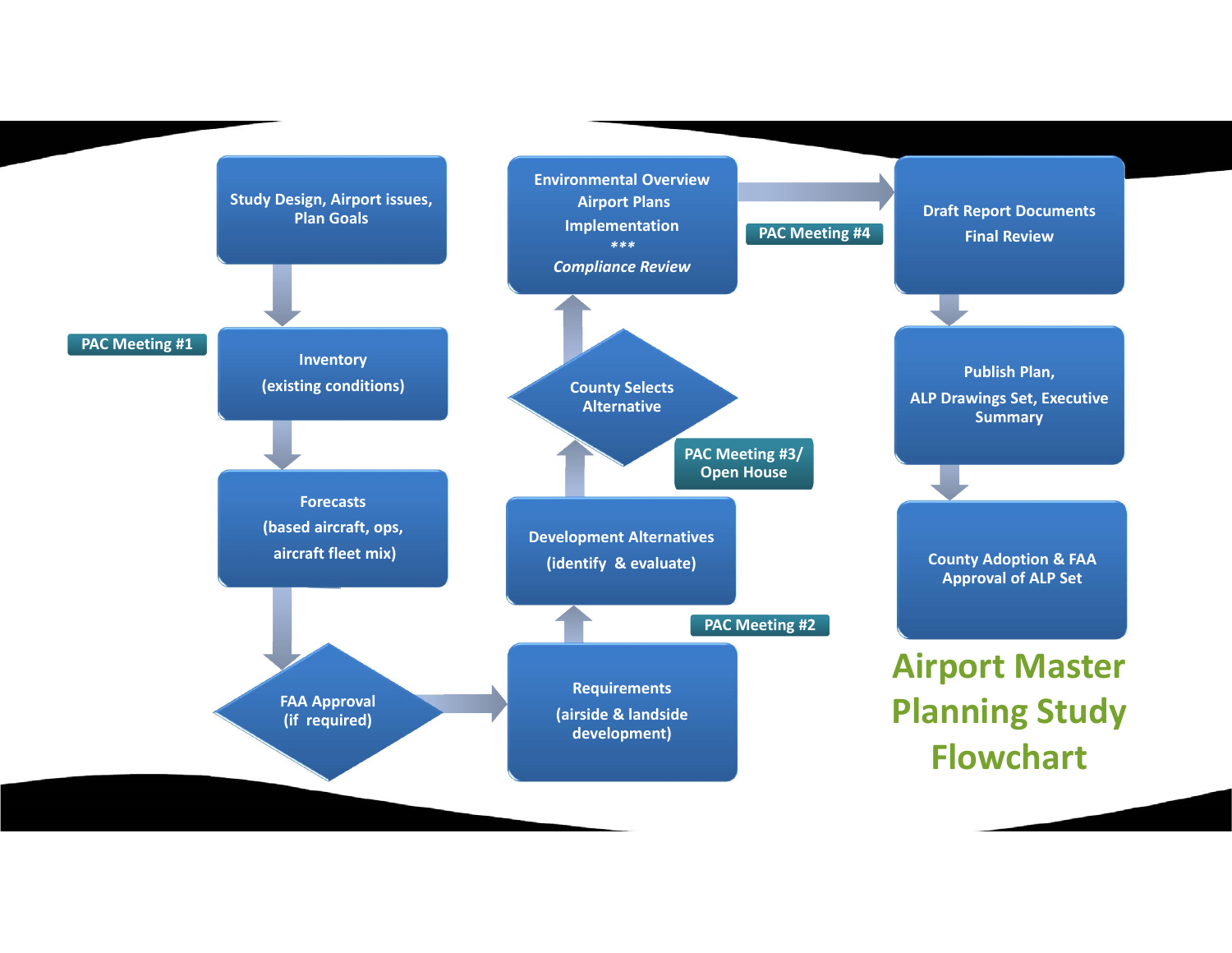## **Study Elements**

- $\bullet$ • Study Design v
- $\bullet$ • Intro/Issues and Goals  $\checkmark$
- $\bullet$ Public Involvement Program**<sup>1</sup>**
- $\bullet$ • Inventory v
- •● Forecasts<sup>2</sup>
- •• Facility Requirements  $\checkmark$
- $\bullet$ • Alternatives  $\checkmark$

**WHPacific** 

- $\bullet$ Airport Plans
- $\bullet$ Implementation
- $\bullet$ Compliance Review
- $\bullet$ Master Plan Report
- $\bullet$ Executive Summary Report

**1** Ongoing **2** Submitted for FAA review/approval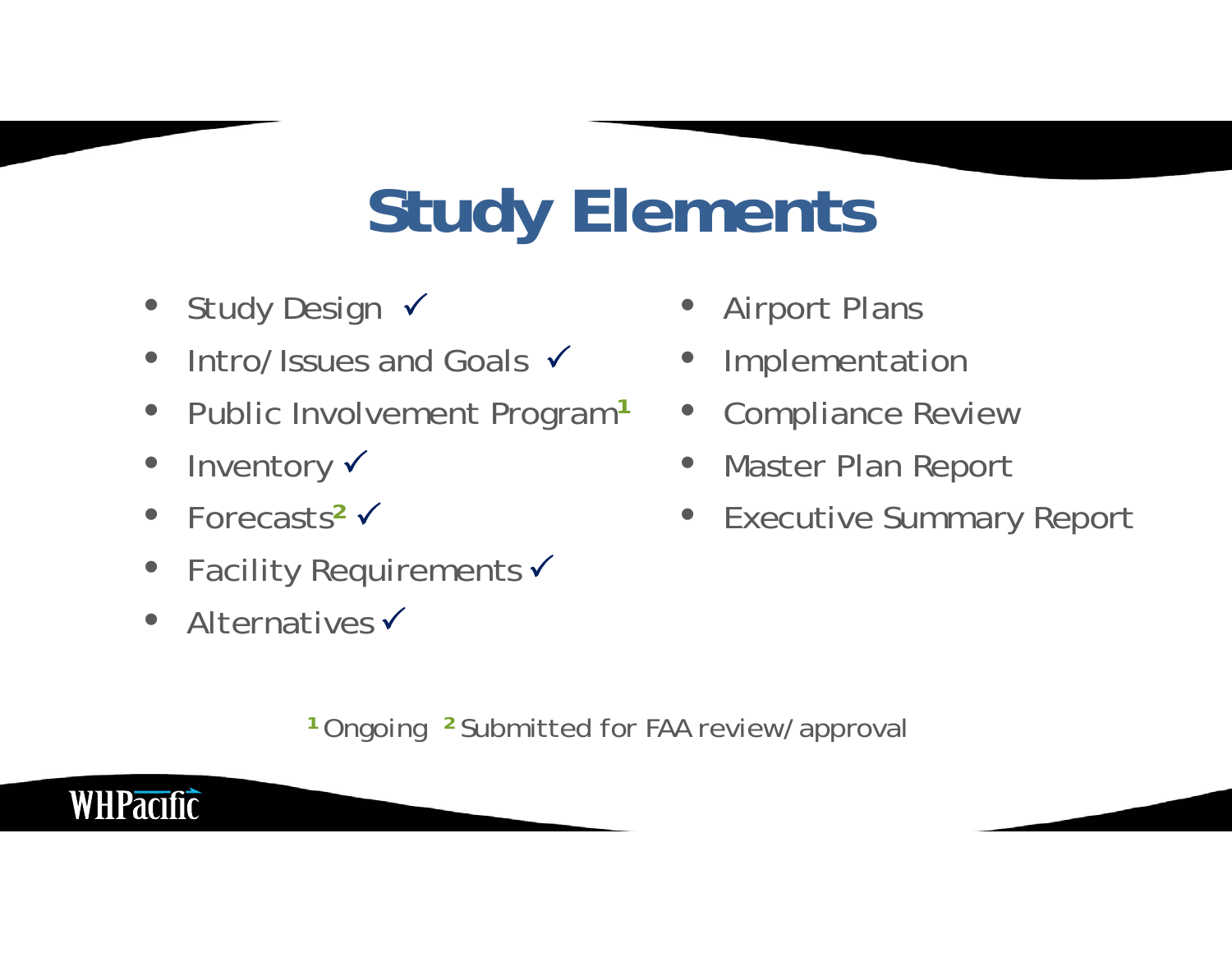## **Introduction & Inventory**

#### *Introduction*

 $\bullet$ Airport Issues and Goals for Master Plan

### *Inventory*

- Existing Conditions
- $\bullet$ Airside – Runway, Taxiways, Apron
- Landside Hangars, Office Building, Facilities outside aircraft movement areas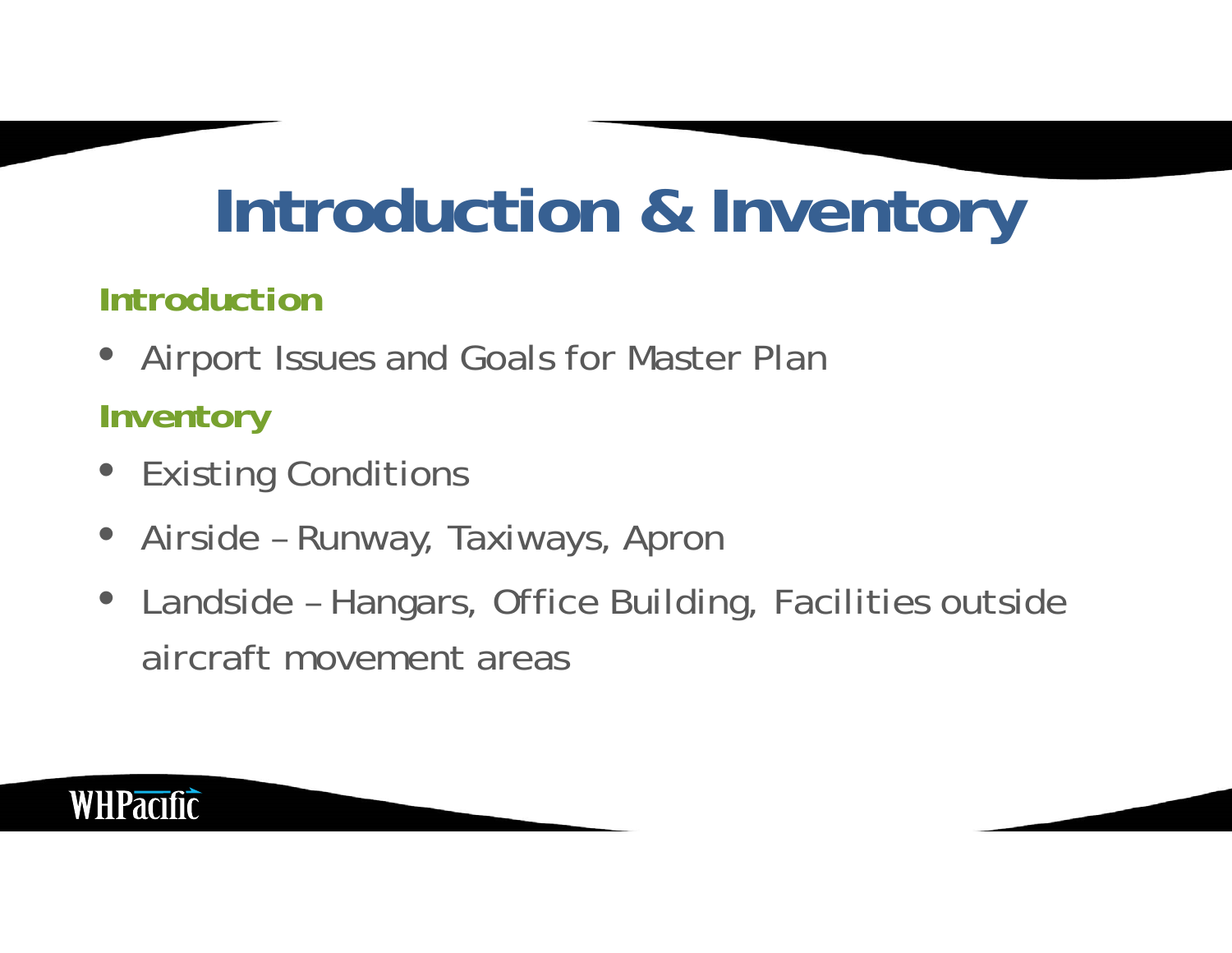### **Forecasts**

#### *TDO Based Aircraft*

- Current based aircraft: **47**
- Forecast 2032 based aircraft: **53** (AAG 0.61%) *TDO Operations*
- Current ops: **16,265** (22 takeoffs/22 landings daily)
- Forecast 2032 ops: **19,426** (AAG: 0.93%)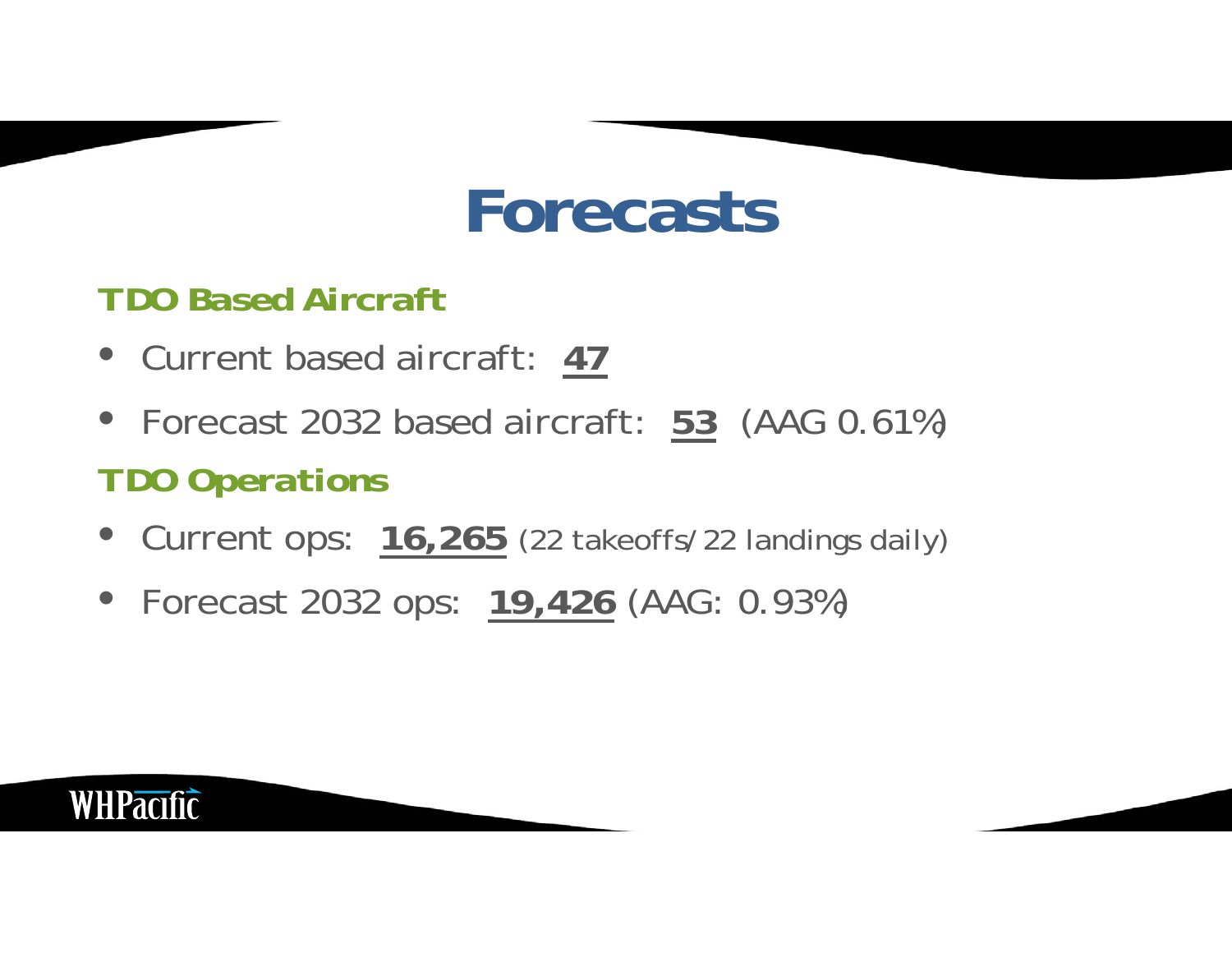## **Requirements**

#### *Design Aircraft*

- $\bullet$ Most demanding aircraft with 500+ ops/yr
- $\bullet$ May be more than one aircraft driving design standards

### *Key Terms for Airport Design*

- $\bullet$  Airport Reference Code (ARC)/Runway Design Code
	- $\bullet$ **B-I** near-term
	- **B-II** future
- Small (12,500 lbs. or less) vs. large (>12,500 lbs.) aircraft

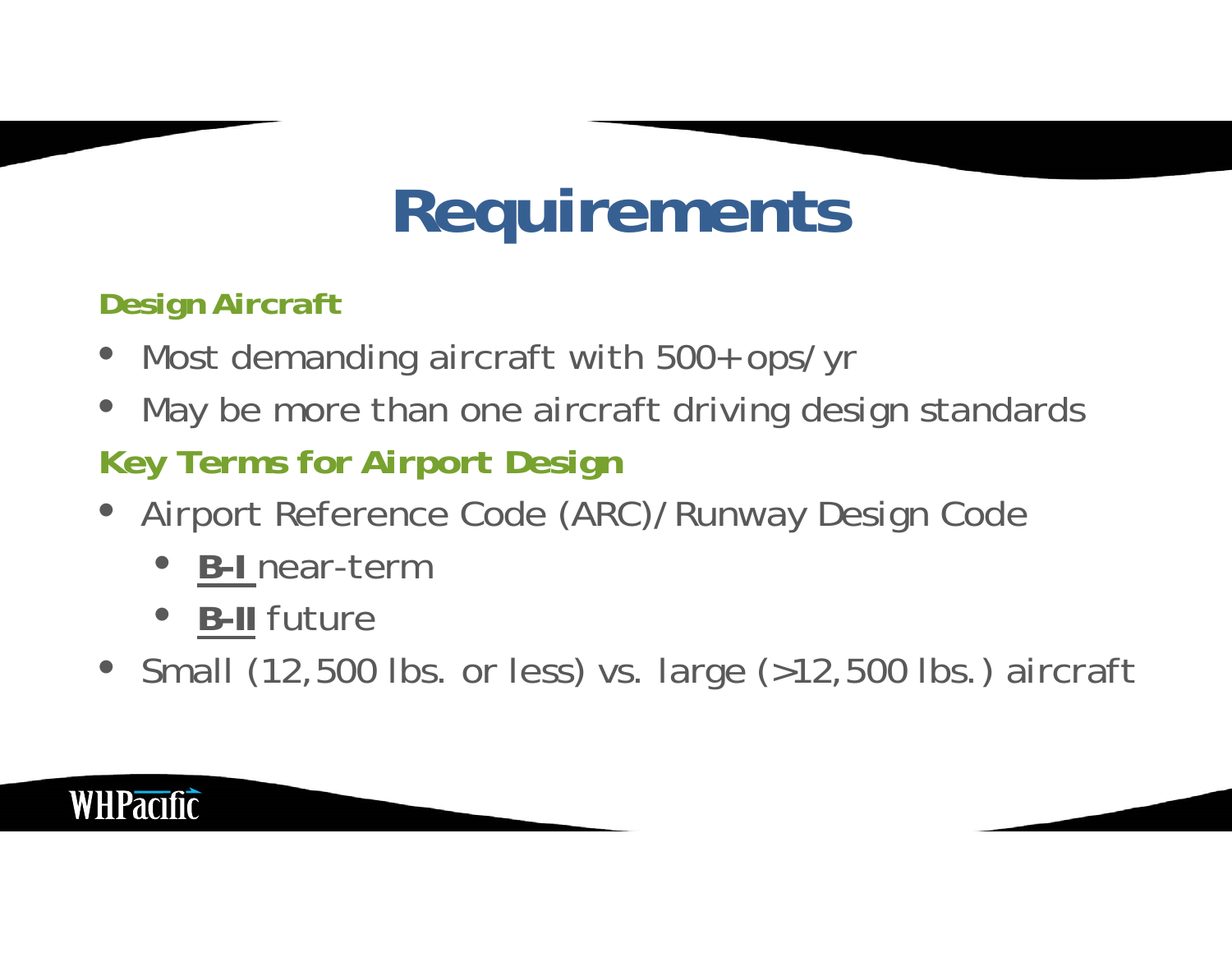#### *Sample Aircraft*

| worsen                                                                        |                                                                                                                                                        |                                                                                                                                                            | 27701                                                                                                                                       |                                                                                                             |
|-------------------------------------------------------------------------------|--------------------------------------------------------------------------------------------------------------------------------------------------------|------------------------------------------------------------------------------------------------------------------------------------------------------------|---------------------------------------------------------------------------------------------------------------------------------------------|-------------------------------------------------------------------------------------------------------------|
| $A-I$                                                                         | $B-I$                                                                                                                                                  | $A-H$ , $B-H$                                                                                                                                              | $B-II$                                                                                                                                      | A-III, B-III                                                                                                |
| 12,500 lbs. or less (small)                                                   | 12,500 lbs. or less (small)                                                                                                                            | 12,500 lbs. or less (small)                                                                                                                                | Greater than 12,500 lbs.                                                                                                                    | Greater than 12,500 lbs.                                                                                    |
| Beech Baron 55<br>Beech Bonanza<br>Cessna 182<br>Piper Archer<br>Piper Seneca | <b>Beech Baron 58</b><br>Beech King Air 100<br>Cessna 402<br>Cessna 421<br>Piper Navajo<br>Piper Cheyenne<br>Cessna Citation I                         | Super King Air 200<br>Cessna 441<br>DHC Twin Otter<br>Cessna Caravan<br>King Air C90                                                                       | Super King Air 300, 350<br><b>Beech 1900</b><br>Jetstream 31<br>Falcon 20, 50<br>Falcon 200, 900<br>Citation II, Bravo XLS+<br>Citation CJ3 | DHC Dash 7<br>DHC Dash 8<br>Q-300, Q-400<br>$DC-3$<br>Convair 580<br>Fairchild F-27<br><b>ATR 72</b><br>ATP |
|                                                                               |                                                                                                                                                        |                                                                                                                                                            |                                                                                                                                             |                                                                                                             |
| $C-I, D-I$                                                                    | $C-H$ , $D-H$                                                                                                                                          | C-III, D-III                                                                                                                                               | C-IV, D-IV                                                                                                                                  | $D-V$                                                                                                       |
| Lear 25, 35, 55, 60<br>Israeli Westwind<br>HS 125-700                         | Gulfstream II, III, IV<br>Canadair 600<br>Canadair Regional Jet<br>Lockheed JetStar<br><b>Citation X</b><br><b>Citation Sovereign</b><br>Hawker 800 XP | <b>Boeing Business Jet</b><br>B 727-200<br><b>B 737-300 Series</b><br>MD-80, DC-9<br>Fokker 70, 100<br>A319, A320<br>Gulfstream V<br><b>Global Express</b> | $B-757$<br><b>B-767</b><br>$DC - 8 - 70$<br>$DC - 10$<br>$MD - 11$<br>L <sub>1011</sub>                                                     | <b>B-747 Series</b><br>$B - 777$                                                                            |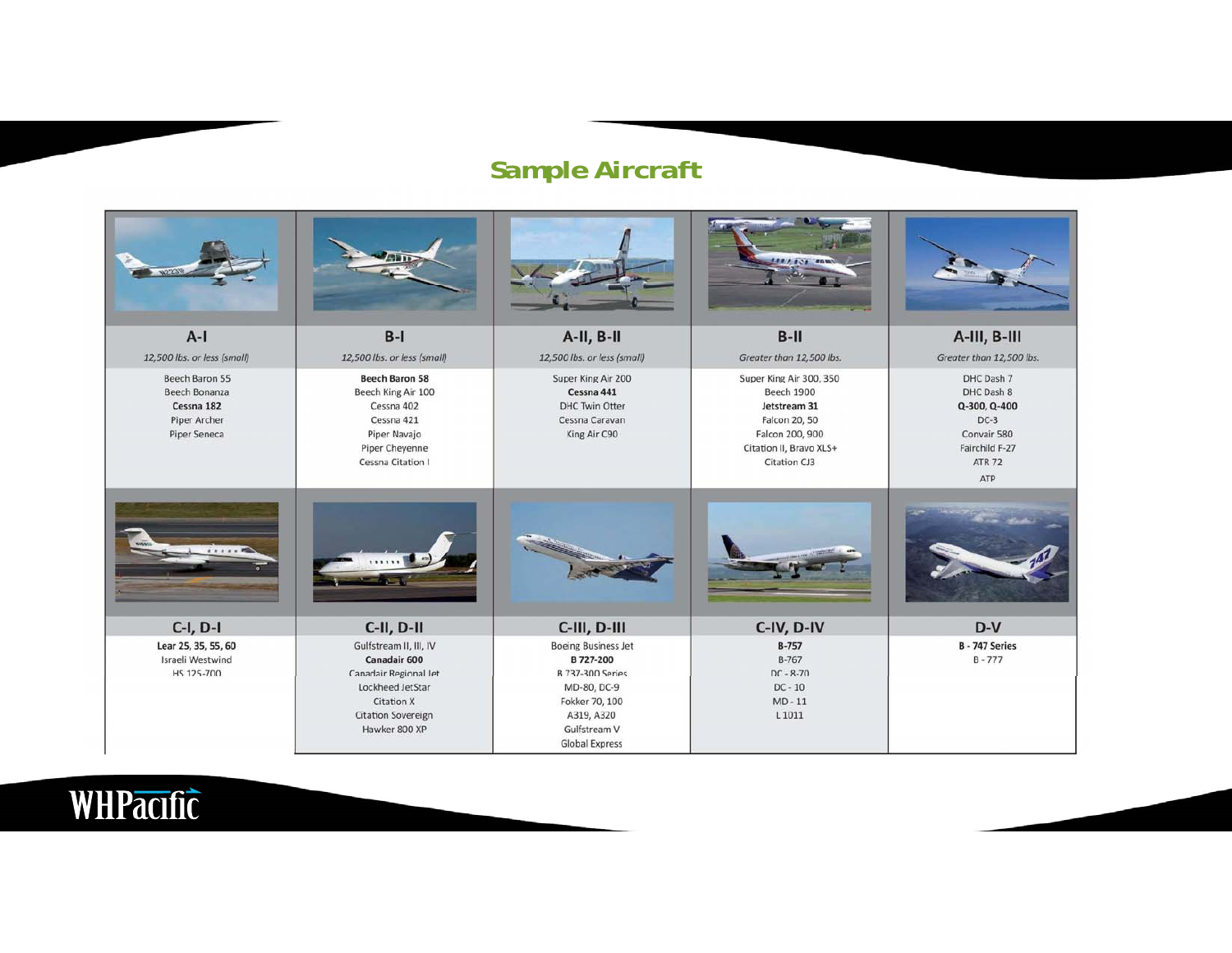## **Requirements**

### *Runway*

- $\bullet$ Length – adequate in 20-year planning period
- $\bullet$ • Width - B-II  $\rightarrow$  75' minimum (existing 150')

### *Hangars*

- $\bullet$ Hangars filled
- $\bullet$  Future – 6 based aircraft + additional maintenance space *Auto Access, Parking*
- Improve access, designate parking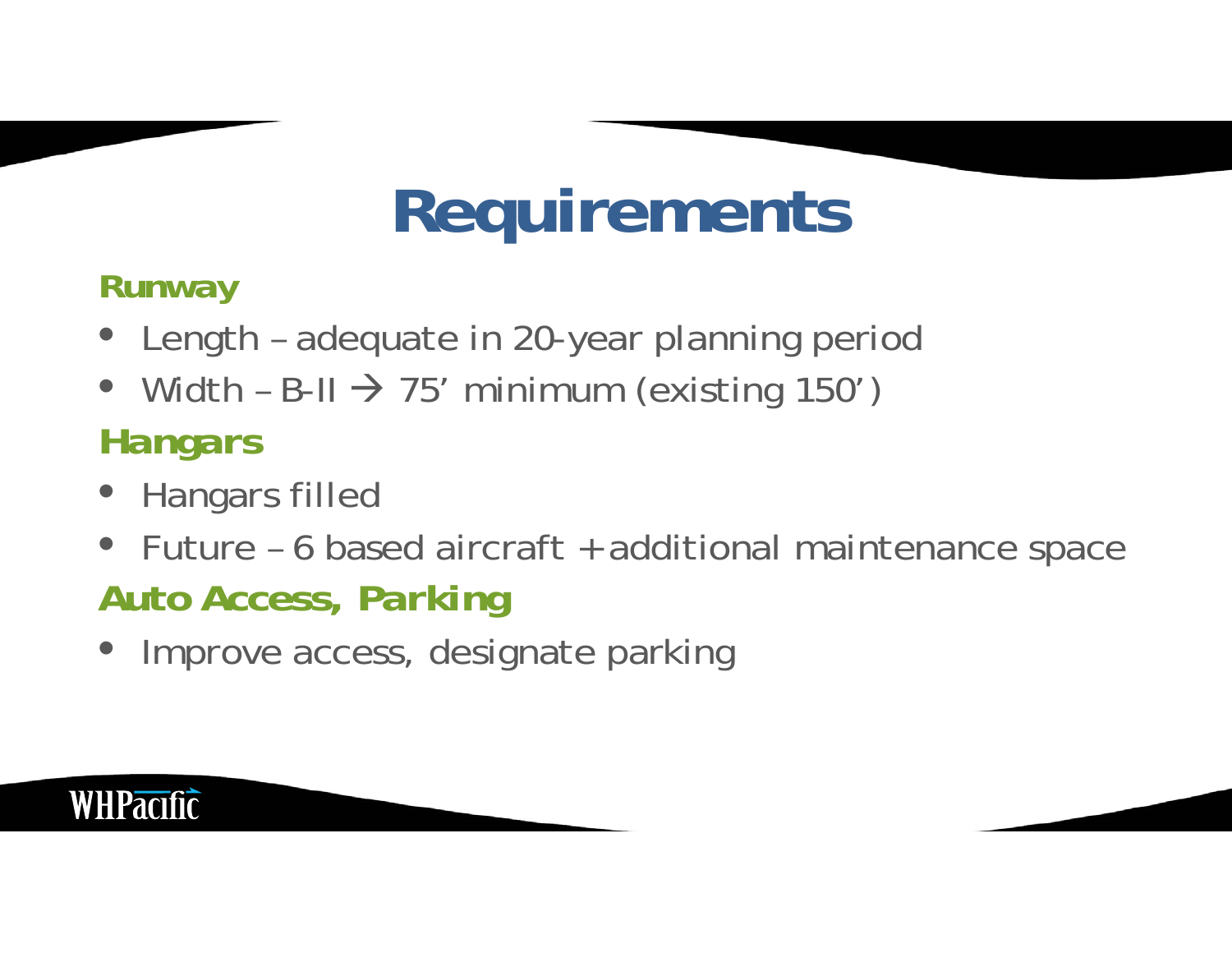### **Alternatives**

### *Site Analysis*

- $\bullet$ Development Opportunities
- Development Challenges

### *Alternatives – various concepts for development*

- $\bullet$ No Action
- $\bullet$ Three Airside & Landside Build Alternatives\*

\* Common features include taxiway widening, main access road realignment, airport ops area fencing, vehicular and pedestrian access, aircraft tiedown area relocation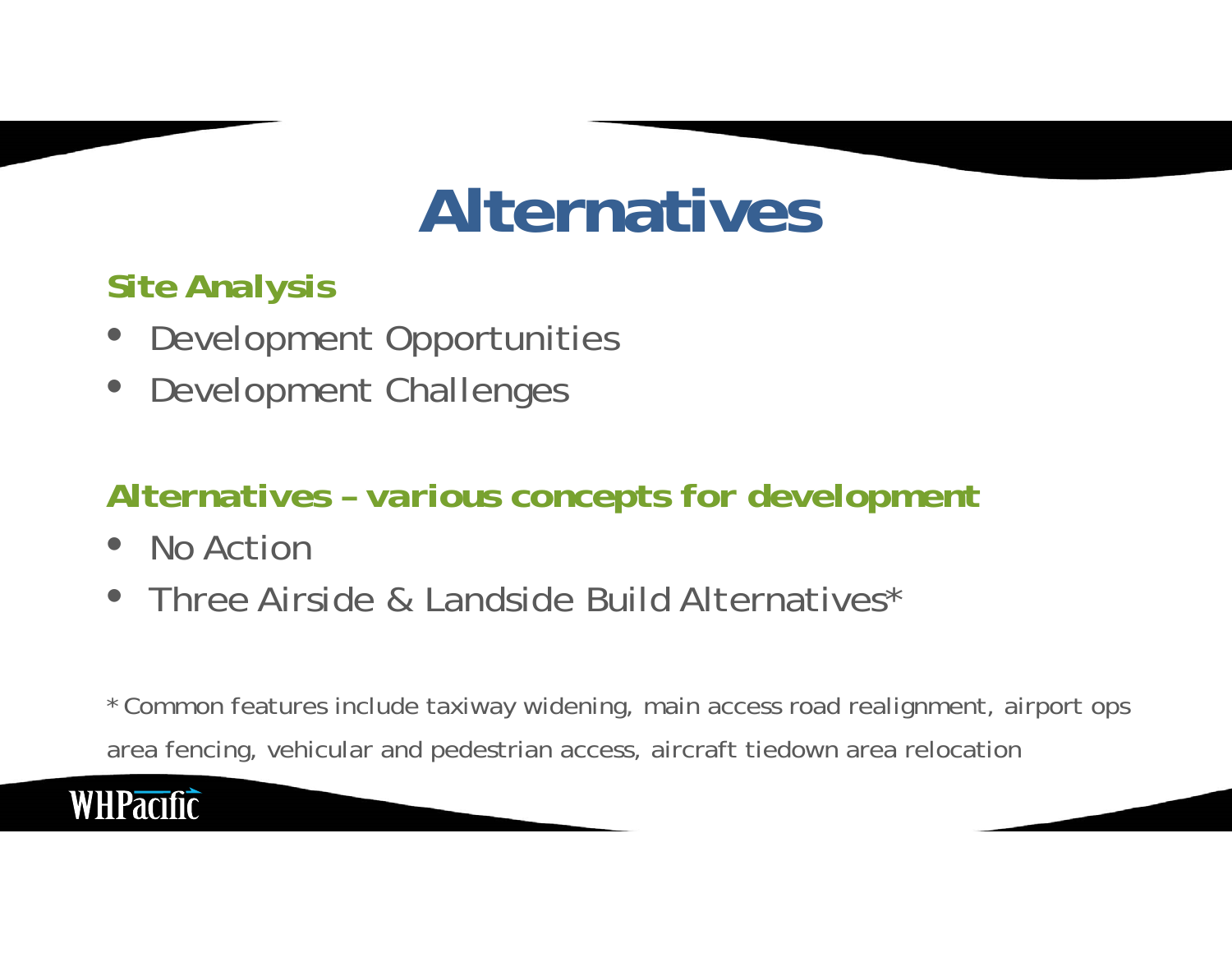### **No Action Alternative**

### *Highlights - No Action / No Build*

- No airside or landside development
- $\bullet$ Maintenance only

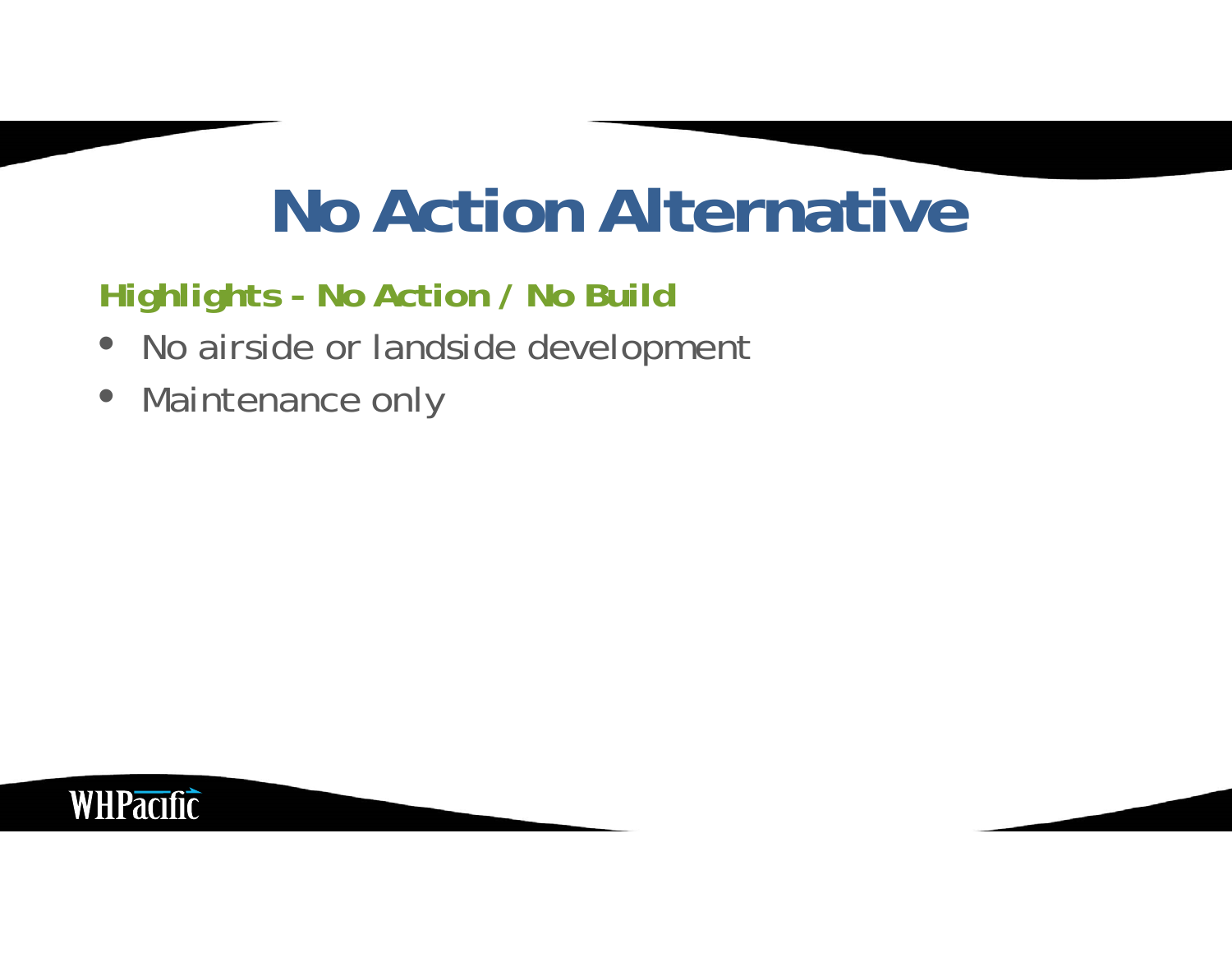## **Alternative A1**

### *Highlights*

- $\bullet$ Runway extension (1721') to east for total 6,200'
- $\bullet$ Serves demand beyond 20-year planning window
- $\bullet$ Accommodates B-II large aircraft (12,500 – 60,000 lbs)
- $\bullet$ Roadways remain in Runway Protection Zone (RPZ)
- $\bullet$ Common features

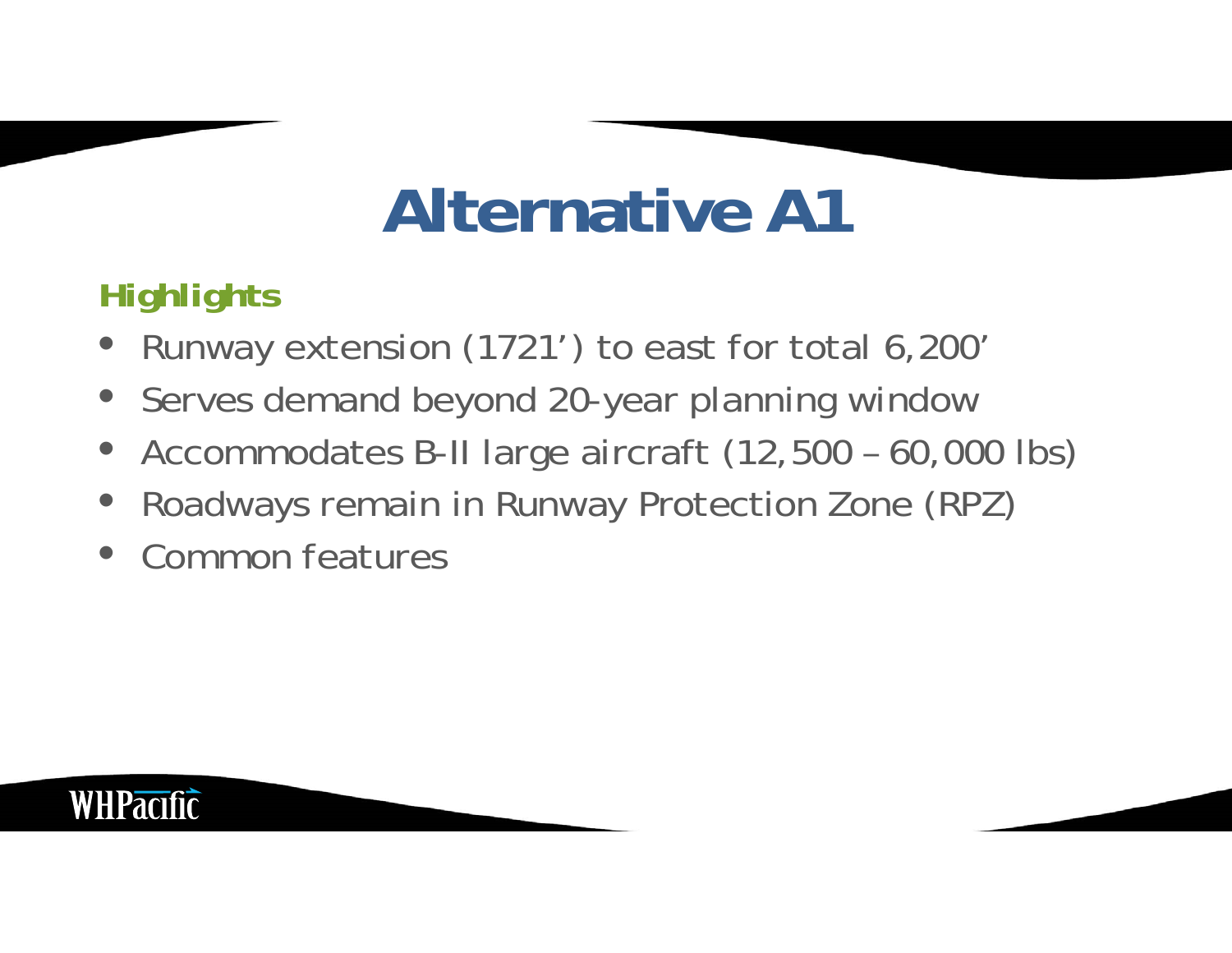## **Alternative A2**

### *Highlights*

- Relocate Runway 6 (west end) threshold 379' for reduced total length of 4,100'
- Partially addresses FAA issue with roadways in RPZ outer 1/3 of RPZ
- Accommodates B-II small aircraft (less than 12,500 lbs)
- $\bullet$ Common features

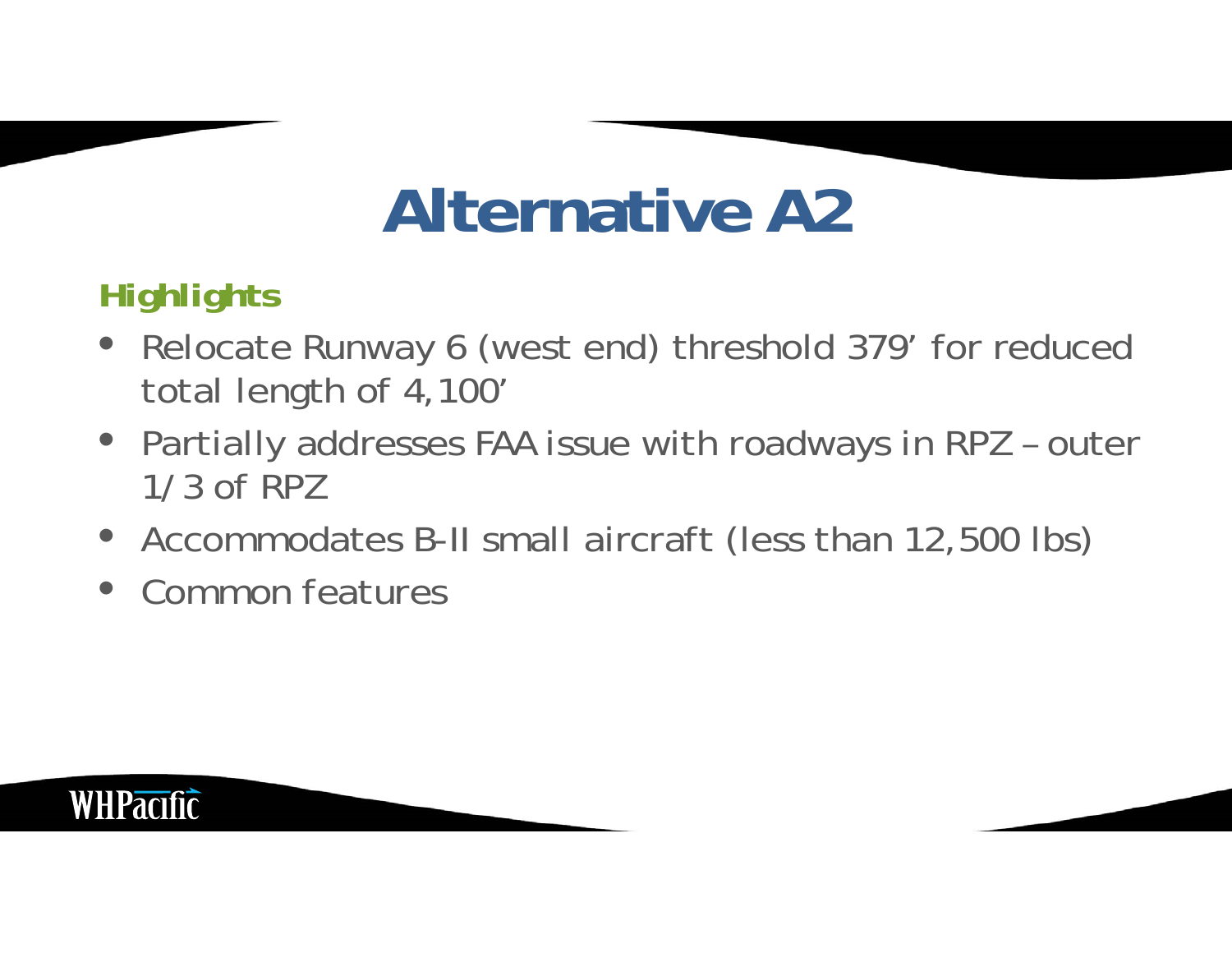## **Alternative A3**

### *Highlights*

- Relocate Runway 6 (west end) threshold 379' for reduced total length of 4,100'
- Fully addresses FAA issue with roadways in RPZ by realigning Jackson Hwy and ending Buckley
- Accommodates B-II small aircraft (less than 12,500 lbs)
- $\bullet$ Common features

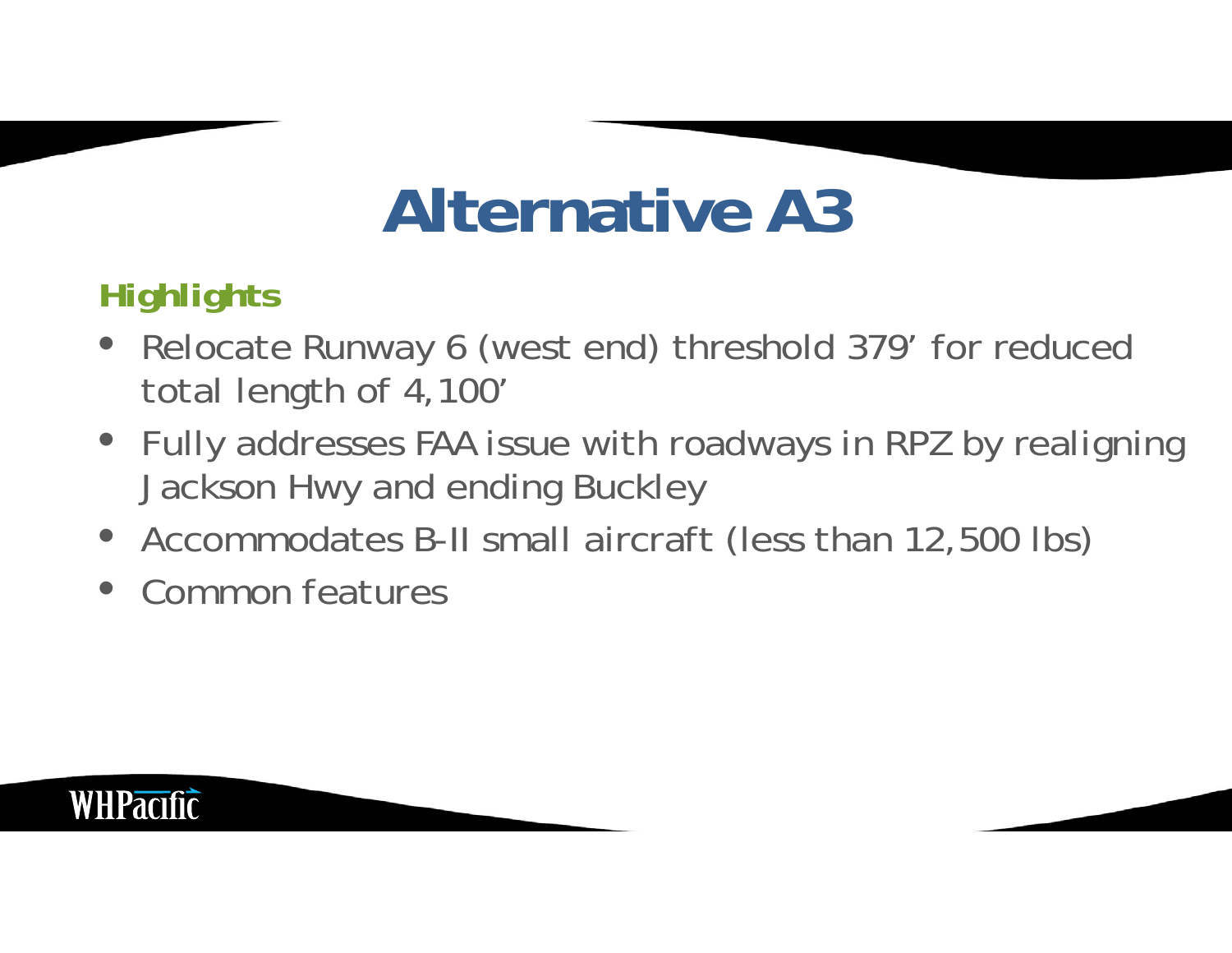## **Alternative L1**

### *Highlights*

- B-I on north side and B-II on south side w/new apron
- All inside existing airport property boundary
- $\bullet$  Serves demand within 20-year planning window and limited demand beyond 20 years
- South side development requires access, utility infrastructure, and addressing wetlands
- Future Fixed Base Operator (FBO) location
- $\bullet$ Possible AWOS locations (weather equipment)
- $\bullet$ Common features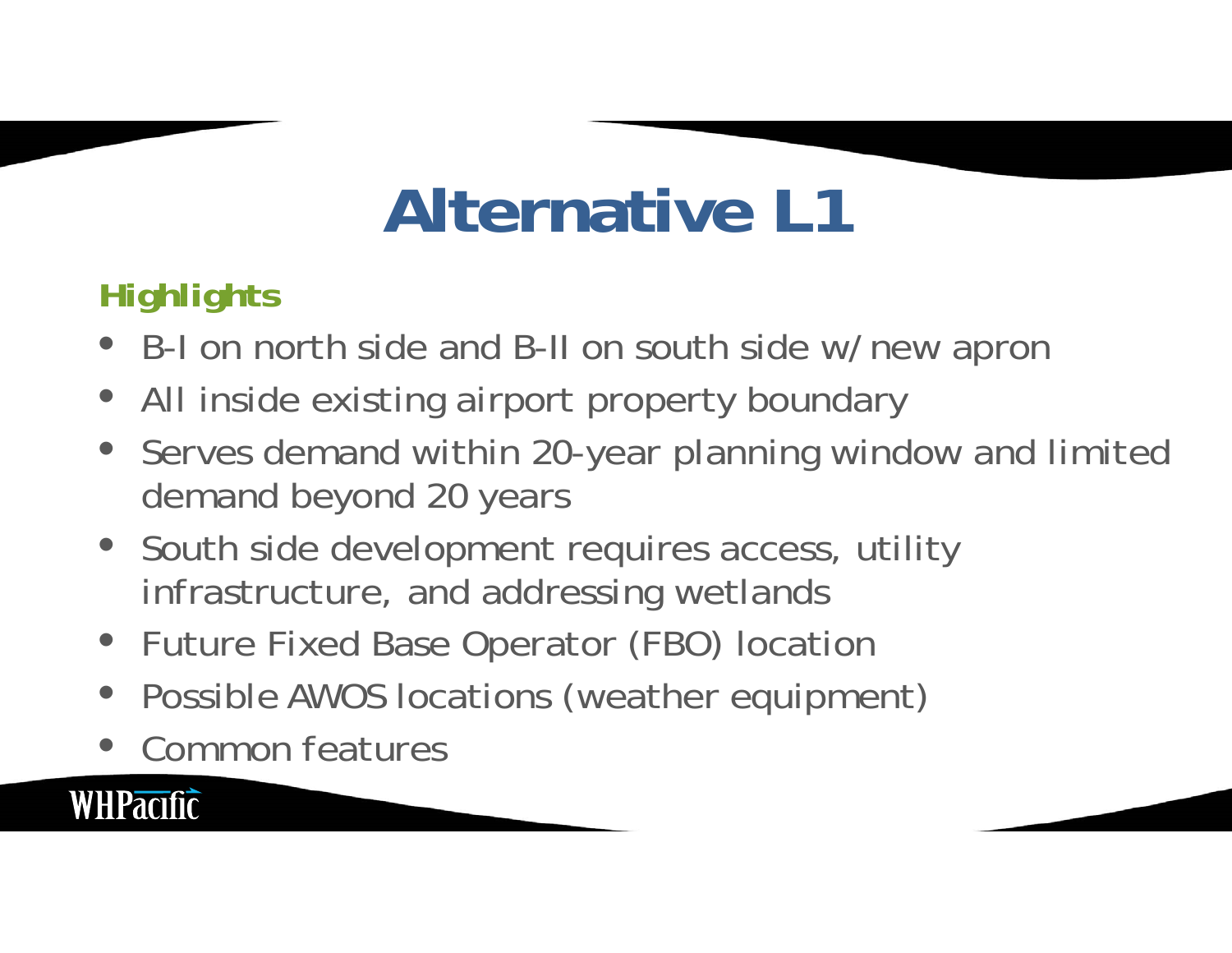## **Alternative L2**

### *Highlights*

- B-I and B-II on north side
- $\bullet$ Land acquisition on north side
- $\bullet$ No development on south side
- $\bullet$  Serves demand within 20-year planning window and limited demand beyond 20 years
- FBO, Fire Station
- $\bullet$ Common features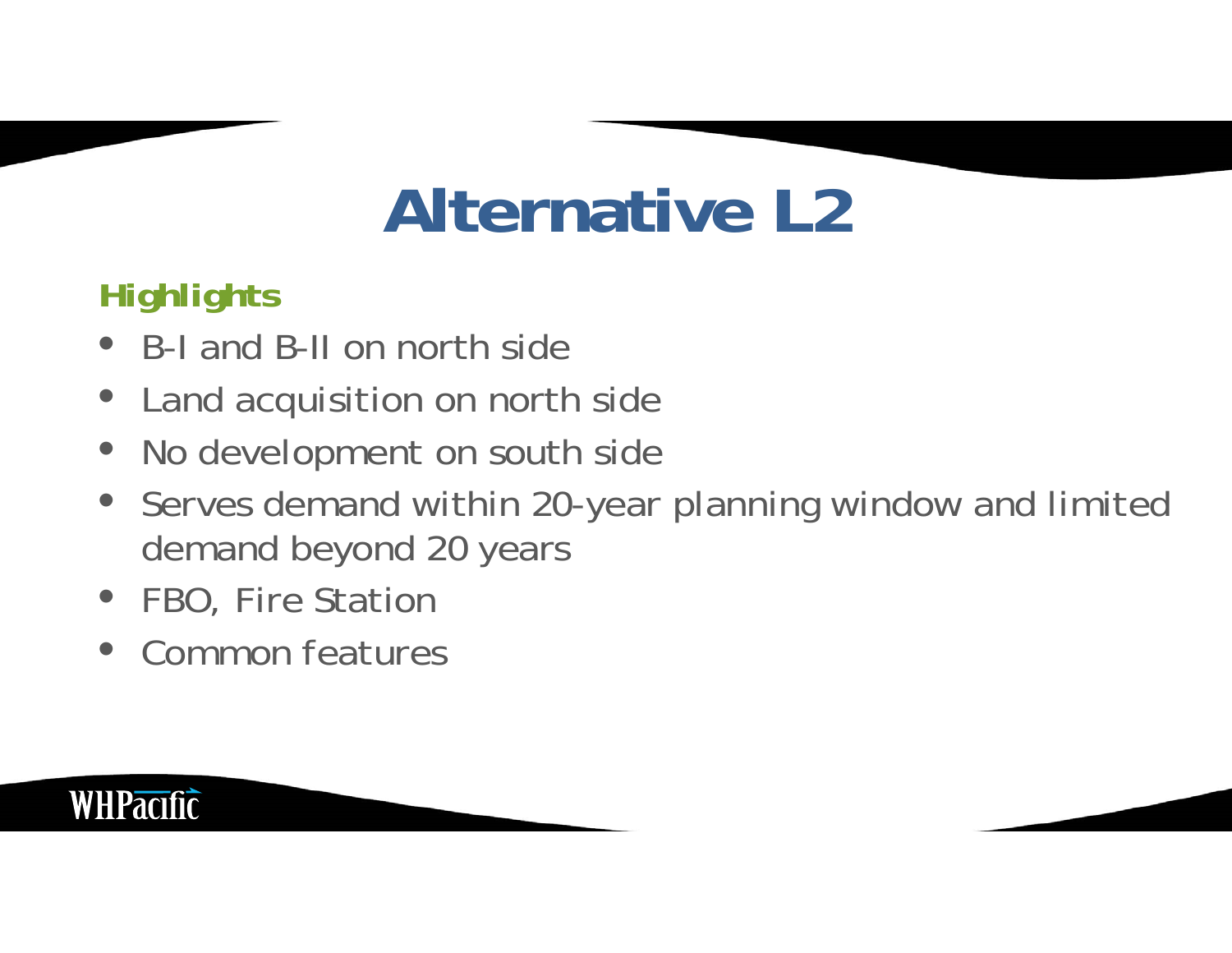## **Alternative L3**

### *Highlights*

- B-I on north side, B-II on south side, new apron both sides
- $\bullet$ Less Land acquisition on north side
- $\bullet$  Serves demand within 20-year planning window and limited demand beyond 20 years
- FBO, Fire Station
- $\bullet$ Common features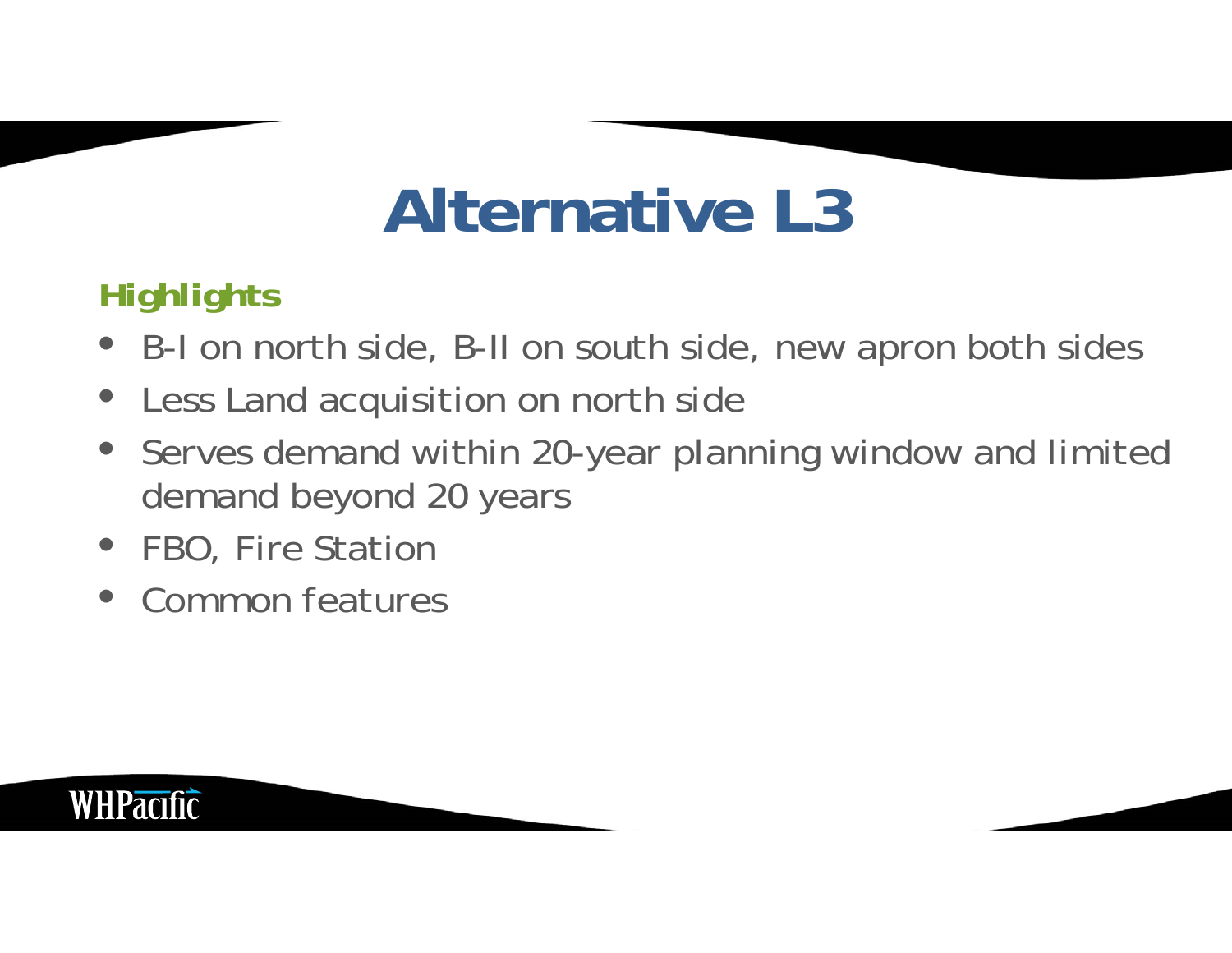## **Comparative Evaluation**

### *Key Considerations / Evaluation Criteria*

- Responsive to long-term demand
- $\bullet$ Flexibility in long-term development
- $\bullet$ Availability of airport property; land acquisition
- $\bullet$ Community compatibility

- $\bullet$ General magnitude of cost/feasibility of phased funding
- $\bullet$ Known/documented environmental issues
- $\bullet$ Transportation access/circulation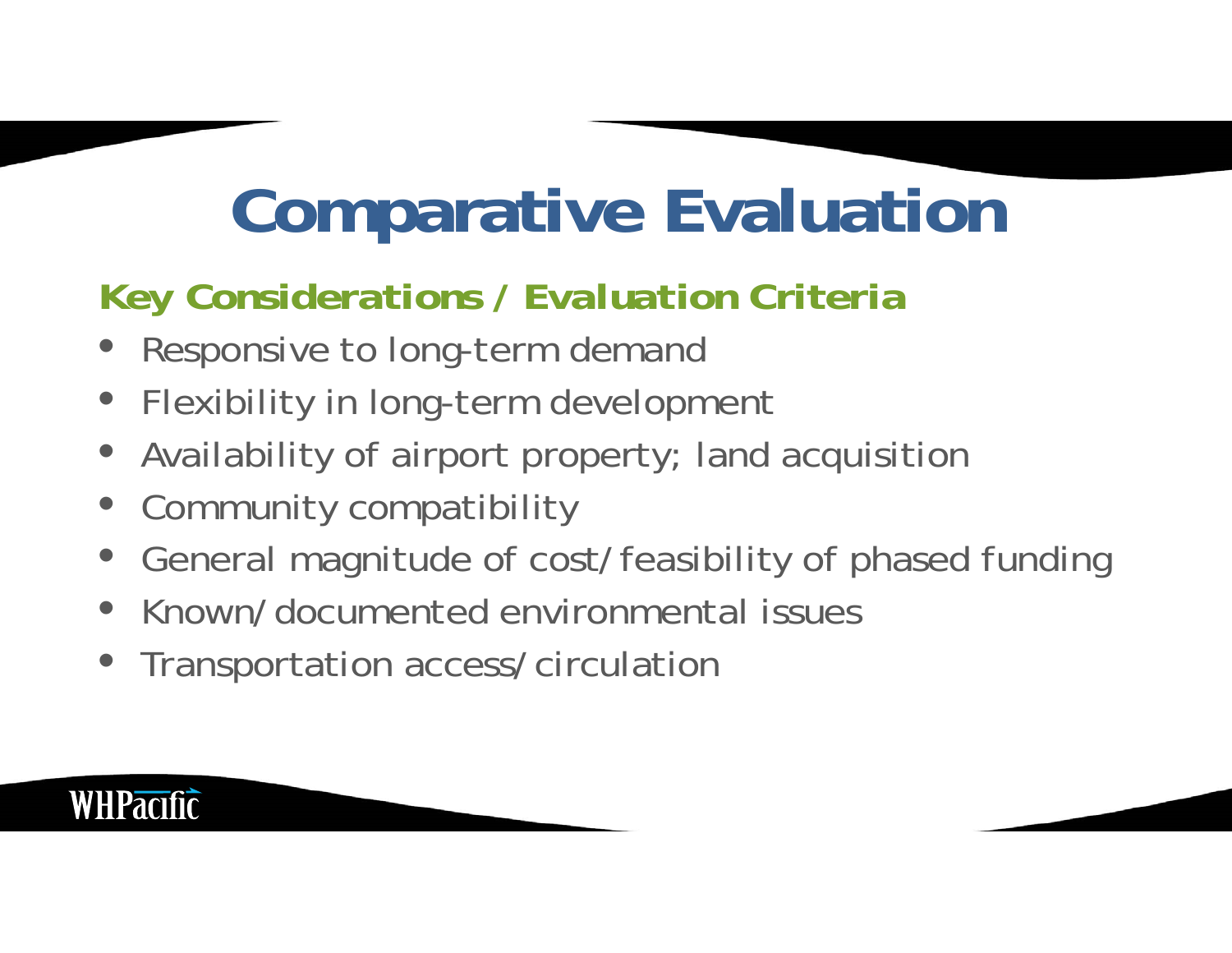## **PAC's "Preferred Alternative" Recommendation to the County**

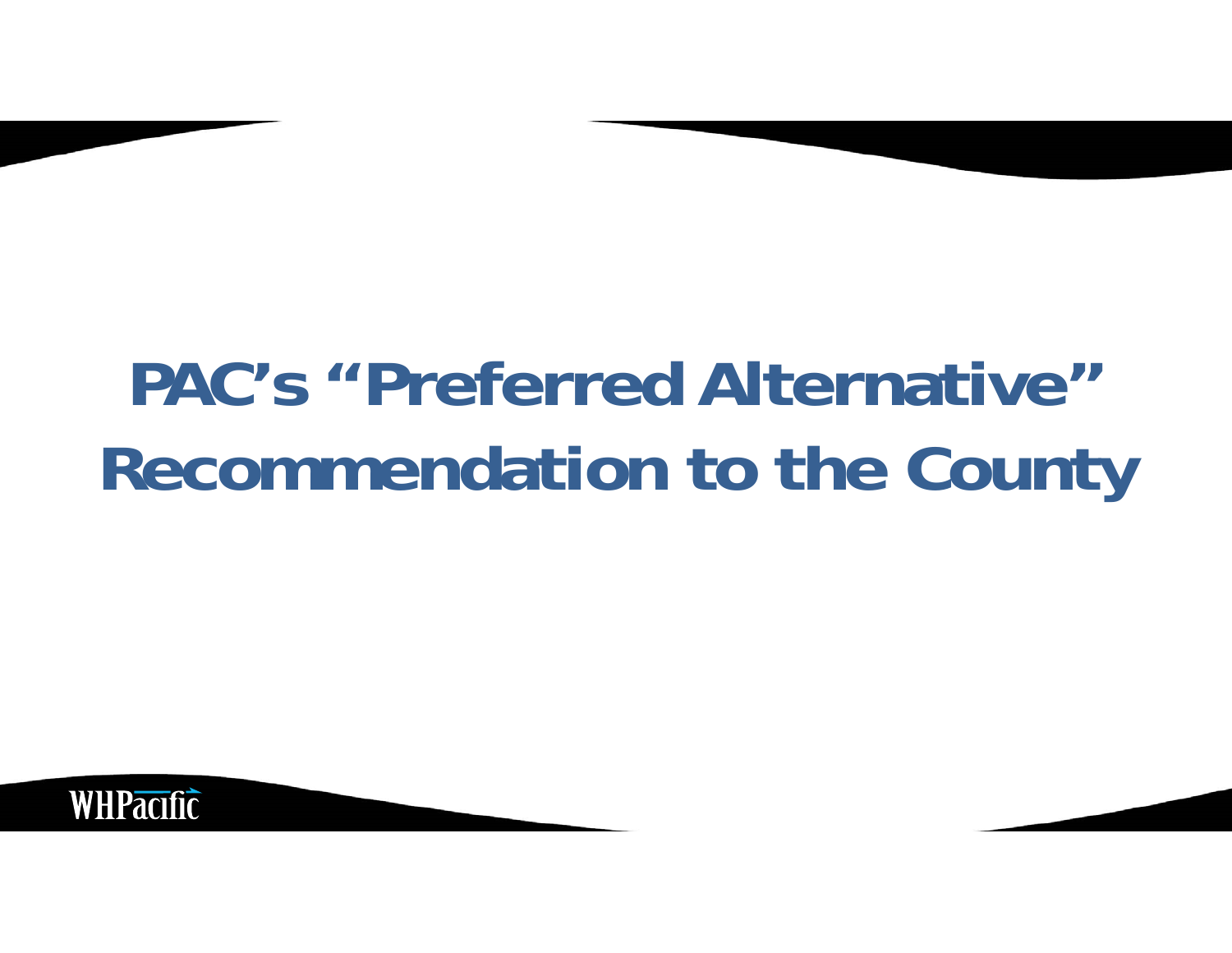## **The Next Steps**

- •Public Input / Public Comment Sheets
- Submit the PAC's "preferred alternative" with public input to the County for review and approval
- •Complete remaining elements of the Master Plan based on the "preferred alternative"
- Schedule the final meeting